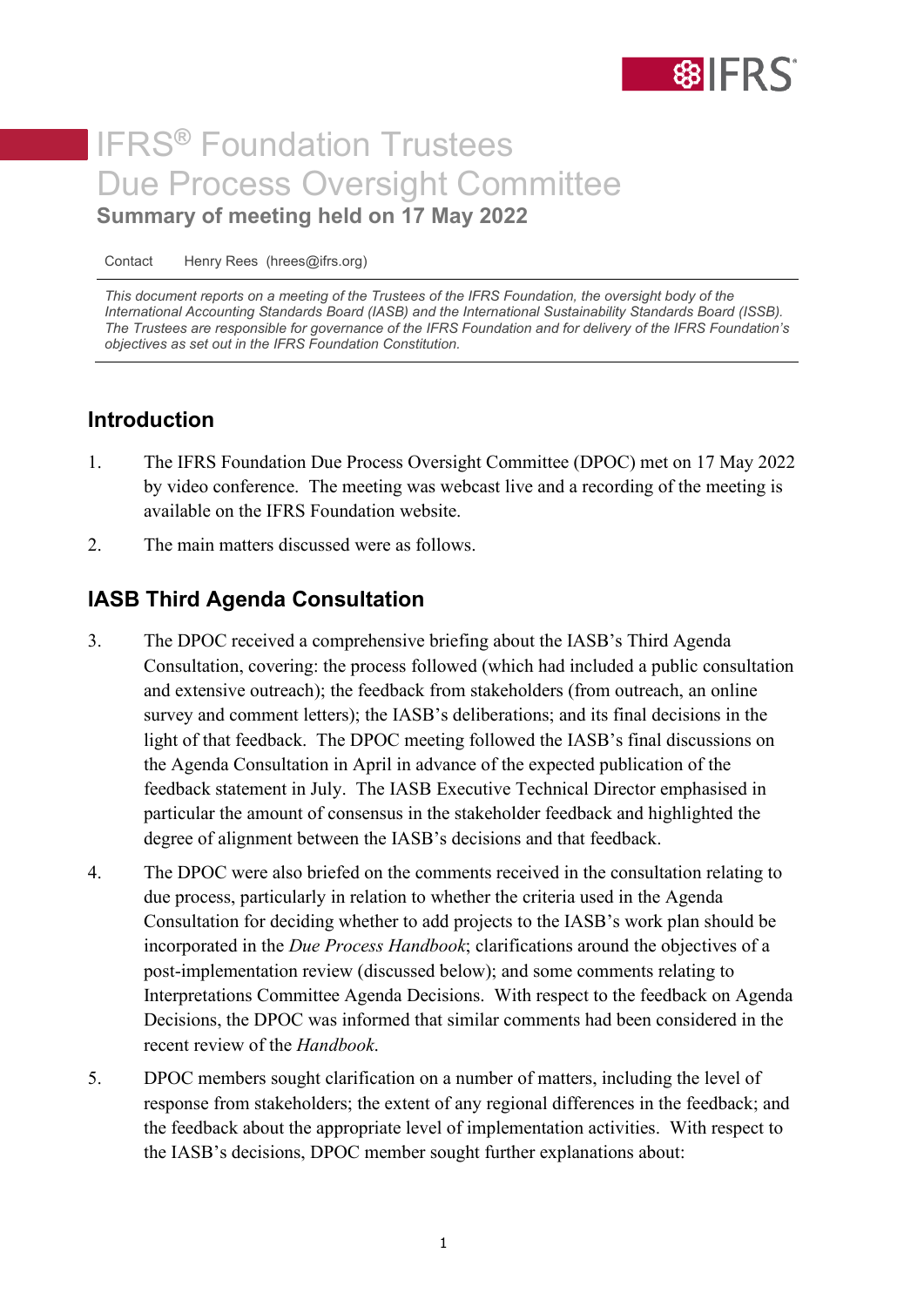- (a) the slight increase in the IASB's resources to be allocated to digital financial reporting when many respondents identified this is a high priority—the IASB representatives emphasised that the IASB considers digital to be extremely important and that there will be much work in this area, especially in light of the ISSB's planned 'digital from day one' strategy. It had concluded that the slight increase in resources is sufficient to support activities in this area.
- (b) the rationale for not adding a project on cryptocurrencies—the IASB representatives highlighted that existing IFRS Accounting Standards address the accounting of holdings of cryptocurrencies and that the research undertaken highlighted the related accounting issues are not as widespread as other potential priorities. They also noted that in due course cryptocurrencies might become a component of the intangible assets project being added to the work plan.
- (c) the IASB's current thinking about connectivity with the ISSB—the IASB representatives noted that the thinking in this area is evolving, but highlighted that:
	- (i) connectivity with the ISSB had been an important consideration in its deliberations,
	- (ii) the IASB had factored the need to support connectivity into its plans for affected activities, and
	- (iii) the ISSB Vice-Chair and some staff had attended the IASB's April decision-making meeting.
- 6. The DPOC suggested that in its feedback to stakeholders the IASB:
	- (a) provide greater clarity about when it expects work to start on the new pipeline projects and to highlight that research and other activities might be undertaken in advance of the IASB's public discussions;
	- (b) further emphasise the need for entities to consider climate related matters in applying *existing* IFRS Accounting Standards and to publicise the Foundation's 2020 education materials on climate-related matters; and
	- (c) ensure that the IASB's considerations of connectivity with the ISSB in its deliberations as well as its plans to support connectivity are explained.

## **Review of the Post-implementation Review of IFRSs 10, 11 and 12**

7. The DPOC received a briefing about the Post-implementation Review (PIR) of IFRS 10 *Consolidated Financial Statements*, IFRS 11 *Joint Arrangements* and IFRS 12 *Disclosure of Interests in Other Entities*. The DPOC had also been provided with a draft of the Project Report and Feedback Statement for this PIR. The briefing covered the objectives of the PIR; the process that the IASB had followed since the review